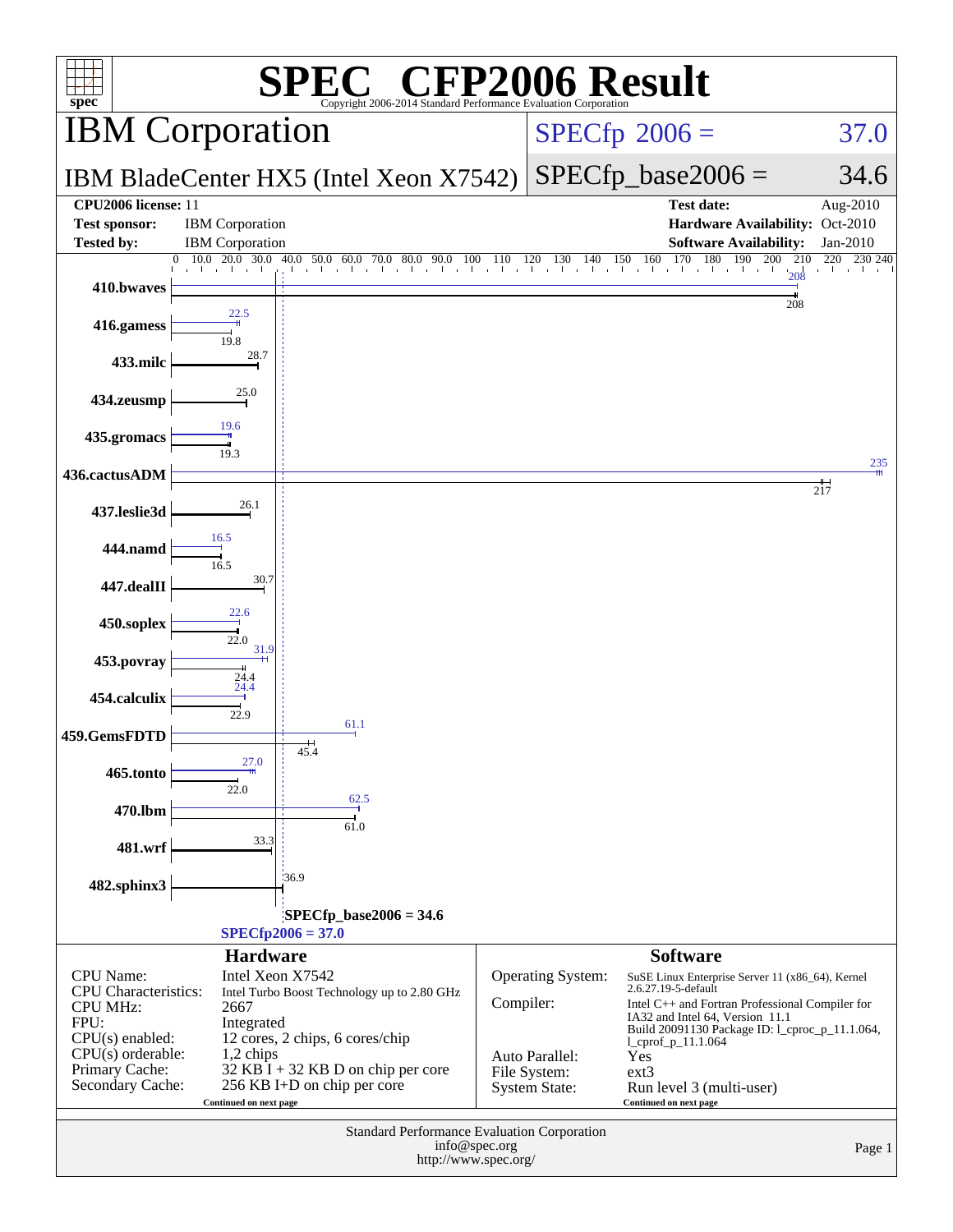| $spec^*$                                                                          |                        |                                                  |                                                                                                          |              | <b>SPEC CFP2006 Result</b><br>Copyright 2006-2014 Standard Performance Evaluation Corporation |              |                                                            |                     |                        |                               |                                 |                        |
|-----------------------------------------------------------------------------------|------------------------|--------------------------------------------------|----------------------------------------------------------------------------------------------------------|--------------|-----------------------------------------------------------------------------------------------|--------------|------------------------------------------------------------|---------------------|------------------------|-------------------------------|---------------------------------|------------------------|
| <b>IBM</b> Corporation                                                            |                        |                                                  |                                                                                                          |              |                                                                                               |              |                                                            | $SPECfp2006 =$      |                        |                               |                                 | 37.0                   |
| IBM BladeCenter HX5 (Intel Xeon X7542)                                            |                        |                                                  |                                                                                                          |              |                                                                                               |              |                                                            |                     | $SPECfp\_base2006 =$   |                               |                                 | 34.6                   |
| <b>CPU2006 license: 11</b><br><b>Test sponsor:</b><br><b>Tested by:</b>           |                        | <b>IBM</b> Corporation<br><b>IBM</b> Corporation |                                                                                                          |              |                                                                                               |              |                                                            |                     | <b>Test date:</b>      | <b>Software Availability:</b> | Hardware Availability: Oct-2010 | Aug-2010<br>$Jan-2010$ |
| L3 Cache:<br>Other Cache:<br>Memory:<br>Disk Subsystem:<br><b>Other Hardware:</b> |                        | None<br>running at 978 MHz)<br>None              | 18 MB I+D on chip per chip<br>128 GB (16 x 8 GB PC3-8500R CL7, Quad Rank,<br>2 x 50 GB SATA, SSD, RAID 0 |              |                                                                                               |              | <b>Base Pointers:</b><br>Peak Pointers:<br>Other Software: | 64-bit<br>None      | $32/64$ -bit           |                               |                                 |                        |
|                                                                                   |                        |                                                  |                                                                                                          |              | <b>Results Table</b>                                                                          |              |                                                            |                     |                        |                               |                                 |                        |
|                                                                                   |                        |                                                  | <b>Base</b>                                                                                              |              |                                                                                               |              |                                                            |                     | <b>Peak</b>            |                               |                                 |                        |
| <b>Benchmark</b><br>410.bwayes                                                    | <b>Seconds</b><br>65.5 | <b>Ratio</b><br>208                              | <b>Seconds</b><br>65.3                                                                                   | Ratio<br>208 | <b>Seconds</b><br>65.5                                                                        | Ratio<br>207 | <b>Seconds</b><br>65.3                                     | <b>Ratio</b><br>208 | <b>Seconds</b><br>65.3 | <b>Ratio</b><br>208           | <b>Seconds</b><br>65.3          | <b>Ratio</b><br>208    |
| 416.gamess                                                                        | 993                    | 19.7                                             | 991                                                                                                      | 19.8         | 991                                                                                           | 19.8         | 870                                                        | 22.5                | 900                    | 21.7                          | 872                             | 22.5                   |
| 433.milc                                                                          | 320                    | 28.7                                             | 320                                                                                                      | 28.7         | 320                                                                                           | 28.7         | 320                                                        | 28.7                | 320                    | 28.7                          | 320                             | 28.7                   |
| 434.zeusmp                                                                        | 364                    | 25.0                                             | 364                                                                                                      | 25.0         | 367                                                                                           | 24.8         | 364                                                        | 25.0                | 364                    | 25.0                          | 367                             | 24.8                   |
| 435.gromacs                                                                       | 368                    | 19.4                                             | 370                                                                                                      | 19.3         | 384                                                                                           | 18.6         | 377                                                        | 18.9                | 365                    | 19.6                          | 363                             | 19.7                   |
| 436.cactusADM                                                                     | 55.3                   | 216                                              | 55.2                                                                                                     | 217          | 54.5                                                                                          | 219          | 50.8                                                       | 235                 | 50.6                   | 236                           | 50.9                            | 235                    |
| 437.leslie3d                                                                      | 361                    | 26.1                                             | 361                                                                                                      | 26.0         | 360                                                                                           | 26.1         | 361                                                        | 26.1                | 361                    | 26.0                          | 360                             | 26.1                   |
| 444.namd                                                                          | 485                    | 16.5                                             | 497                                                                                                      | 16.1         | 484                                                                                           | 16.6         | 486                                                        | 16.5                | 486                    | 16.5                          | 486                             | 16.5                   |
| 447.dealII                                                                        | 373                    | 30.7                                             | 372                                                                                                      | 30.7         | 373                                                                                           | 30.7         | 373                                                        | 30.7                | 372                    | 30.7                          | 373                             | 30.7                   |
| 450.soplex                                                                        | 375                    | 22.2                                             | 380                                                                                                      | 22.0         | 383                                                                                           | 21.7         | 369                                                        | 22.6                | 369                    | 22.6                          | 370                             | 22.5                   |
| 453.povray                                                                        | 216                    | 24.6                                             | 225                                                                                                      | 23.6         | 218                                                                                           | 24.4         | 167                                                        | 31.9                | 177                    | 30.1                          | 167                             | 31.9                   |
| 454.calculix                                                                      | 360                    | 22.9                                             | 360                                                                                                      | 22.9         | 360                                                                                           | 22.9         | 337                                                        | 24.5                | 339                    | <u>24.4</u>                   | 342                             | 24.1                   |
| 459.GemsFDTD                                                                      | 224                    | 47.4                                             | 234                                                                                                      | 45.4         | 234                                                                                           | 45.4         | 173                                                        | 61.2                | 174                    | 61.1                          | 174                             | 61.0                   |
| 465.tonto                                                                         | 449                    | 21.9                                             | 448                                                                                                      | 22.0         | 447                                                                                           | 22.0         | 355                                                        | 27.7                | 365                    | 27.0                          | 376                             | 26.2                   |
| 470.1bm                                                                           | 225                    | 61.0                                             | 226                                                                                                      | 60.9         | 225                                                                                           | 61.0         | 220                                                        | 62.5                | 221                    | 62.2                          | 220                             | 62.5                   |
| 481.wrf                                                                           | 335                    | 33.3                                             | 336                                                                                                      | 33.3         | 336                                                                                           | 33.2         | 335                                                        | 33.3                | 336                    | 33.3                          | 336                             | 33.2                   |
| 482.sphinx3                                                                       | 528                    | 36.9                                             | 528                                                                                                      | 36.9         | 527                                                                                           | 37.0         | 528                                                        | 36.9                | 528                    | 36.9                          | 527                             | 37.0                   |

### Results appear in the [order in which they were run.](http://www.spec.org/auto/cpu2006/Docs/result-fields.html#RunOrder) Bold underlined text [indicates a median measurement.](http://www.spec.org/auto/cpu2006/Docs/result-fields.html#Median)

### **[Operating System Notes](http://www.spec.org/auto/cpu2006/Docs/result-fields.html#OperatingSystemNotes)**

echo 1 > /proc/sys/vm/zone\_reclaim\_mode

### **[Platform Notes](http://www.spec.org/auto/cpu2006/Docs/result-fields.html#PlatformNotes)**

Turbo Boost set to Traditional

### **[General Notes](http://www.spec.org/auto/cpu2006/Docs/result-fields.html#GeneralNotes)**

 'ulimit -s unlimited' was used to set the stack size to unlimited prior to run Binaries were compiled on SLES 10 with Binutils 2.18.50.0.7.20080502 OMP\_NUM\_THREADS set to number of cores KMP\_AFFINITY set to granularity=fine,scatter

Continued on next page

Standard Performance Evaluation Corporation [info@spec.org](mailto:info@spec.org) <http://www.spec.org/>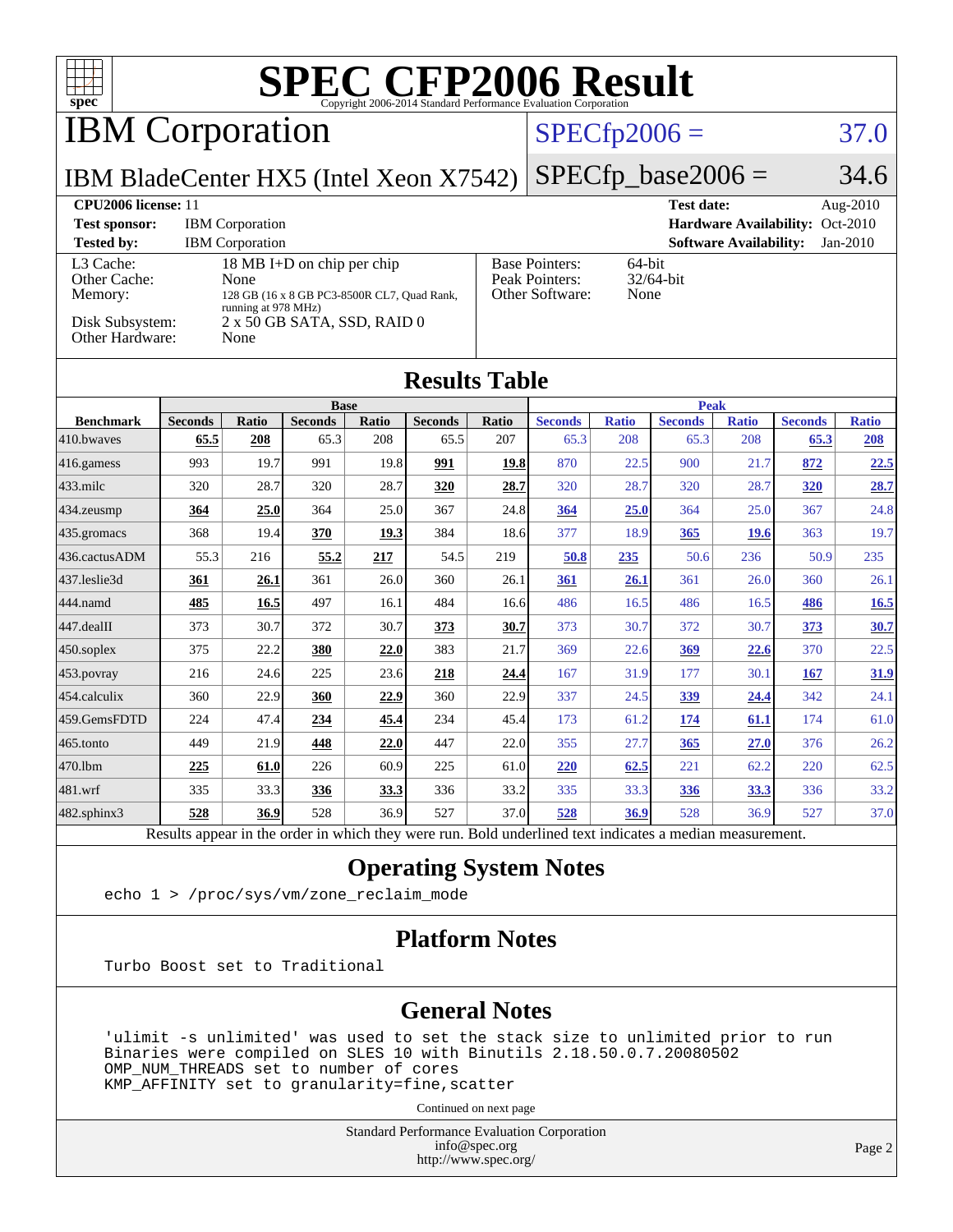

## **[SPEC CFP2006 Result](http://www.spec.org/auto/cpu2006/Docs/result-fields.html#SPECCFP2006Result)**

IBM Corporation

 $SPECTp2006 = 37.0$ 

IBM BladeCenter HX5 (Intel Xeon X7542)  $SPECTp\_base2006 = 34.6$ 

**[Test sponsor:](http://www.spec.org/auto/cpu2006/Docs/result-fields.html#Testsponsor)** IBM Corporation **[Hardware Availability:](http://www.spec.org/auto/cpu2006/Docs/result-fields.html#HardwareAvailability)** Oct-2010

**[CPU2006 license:](http://www.spec.org/auto/cpu2006/Docs/result-fields.html#CPU2006license)** 11 **[Test date:](http://www.spec.org/auto/cpu2006/Docs/result-fields.html#Testdate)** Aug-2010 **[Tested by:](http://www.spec.org/auto/cpu2006/Docs/result-fields.html#Testedby)** IBM Corporation **[Software Availability:](http://www.spec.org/auto/cpu2006/Docs/result-fields.html#SoftwareAvailability)** Jan-2010

### **[General Notes \(Continued\)](http://www.spec.org/auto/cpu2006/Docs/result-fields.html#GeneralNotes)**

KMP\_STACKSIZE set to 200M

### **[Base Compiler Invocation](http://www.spec.org/auto/cpu2006/Docs/result-fields.html#BaseCompilerInvocation)**

[C benchmarks](http://www.spec.org/auto/cpu2006/Docs/result-fields.html#Cbenchmarks):  $\text{icc}$   $-\text{m64}$ 

[C++ benchmarks:](http://www.spec.org/auto/cpu2006/Docs/result-fields.html#CXXbenchmarks) [icpc -m64](http://www.spec.org/cpu2006/results/res2010q3/cpu2006-20100831-13136.flags.html#user_CXXbase_intel_icpc_64bit_bedb90c1146cab66620883ef4f41a67e)

[Fortran benchmarks](http://www.spec.org/auto/cpu2006/Docs/result-fields.html#Fortranbenchmarks): [ifort -m64](http://www.spec.org/cpu2006/results/res2010q3/cpu2006-20100831-13136.flags.html#user_FCbase_intel_ifort_64bit_ee9d0fb25645d0210d97eb0527dcc06e)

[Benchmarks using both Fortran and C](http://www.spec.org/auto/cpu2006/Docs/result-fields.html#BenchmarksusingbothFortranandC): [icc -m64](http://www.spec.org/cpu2006/results/res2010q3/cpu2006-20100831-13136.flags.html#user_CC_FCbase_intel_icc_64bit_0b7121f5ab7cfabee23d88897260401c) [ifort -m64](http://www.spec.org/cpu2006/results/res2010q3/cpu2006-20100831-13136.flags.html#user_CC_FCbase_intel_ifort_64bit_ee9d0fb25645d0210d97eb0527dcc06e)

 $410.1$   $R_{\text{CDF}}$   $R_{\text{CDF}}$   $R_{\text{CDF}}$ 

### **[Base Portability Flags](http://www.spec.org/auto/cpu2006/Docs/result-fields.html#BasePortabilityFlags)**

| 435.gromacs: -DSPEC_CPU_LP64 -nofor_main                       |
|----------------------------------------------------------------|
| 436.cactusADM: -DSPEC CPU LP64 -nofor main                     |
|                                                                |
|                                                                |
|                                                                |
|                                                                |
|                                                                |
| 454.calculix: -DSPEC CPU LP64 -nofor main                      |
|                                                                |
|                                                                |
|                                                                |
| 481.wrf: -DSPEC CPU_LP64 -DSPEC_CPU_CASE_FLAG -DSPEC_CPU_LINUX |
|                                                                |
|                                                                |

### **[Base Optimization Flags](http://www.spec.org/auto/cpu2006/Docs/result-fields.html#BaseOptimizationFlags)**

Standard Performance Evaluation Corporation [C benchmarks](http://www.spec.org/auto/cpu2006/Docs/result-fields.html#Cbenchmarks): [-xSSE4.2](http://www.spec.org/cpu2006/results/res2010q3/cpu2006-20100831-13136.flags.html#user_CCbase_f-xSSE42_f91528193cf0b216347adb8b939d4107) [-ipo](http://www.spec.org/cpu2006/results/res2010q3/cpu2006-20100831-13136.flags.html#user_CCbase_f-ipo) [-O3](http://www.spec.org/cpu2006/results/res2010q3/cpu2006-20100831-13136.flags.html#user_CCbase_f-O3) [-no-prec-div](http://www.spec.org/cpu2006/results/res2010q3/cpu2006-20100831-13136.flags.html#user_CCbase_f-no-prec-div) [-static](http://www.spec.org/cpu2006/results/res2010q3/cpu2006-20100831-13136.flags.html#user_CCbase_f-static) [-parallel](http://www.spec.org/cpu2006/results/res2010q3/cpu2006-20100831-13136.flags.html#user_CCbase_f-parallel) [-opt-prefetch](http://www.spec.org/cpu2006/results/res2010q3/cpu2006-20100831-13136.flags.html#user_CCbase_f-opt-prefetch) [C++ benchmarks:](http://www.spec.org/auto/cpu2006/Docs/result-fields.html#CXXbenchmarks) [-xSSE4.2](http://www.spec.org/cpu2006/results/res2010q3/cpu2006-20100831-13136.flags.html#user_CXXbase_f-xSSE42_f91528193cf0b216347adb8b939d4107) [-ipo](http://www.spec.org/cpu2006/results/res2010q3/cpu2006-20100831-13136.flags.html#user_CXXbase_f-ipo) [-O3](http://www.spec.org/cpu2006/results/res2010q3/cpu2006-20100831-13136.flags.html#user_CXXbase_f-O3) [-no-prec-div](http://www.spec.org/cpu2006/results/res2010q3/cpu2006-20100831-13136.flags.html#user_CXXbase_f-no-prec-div) [-static](http://www.spec.org/cpu2006/results/res2010q3/cpu2006-20100831-13136.flags.html#user_CXXbase_f-static) [-parallel](http://www.spec.org/cpu2006/results/res2010q3/cpu2006-20100831-13136.flags.html#user_CXXbase_f-parallel) [-opt-prefetch](http://www.spec.org/cpu2006/results/res2010q3/cpu2006-20100831-13136.flags.html#user_CXXbase_f-opt-prefetch) [Fortran benchmarks](http://www.spec.org/auto/cpu2006/Docs/result-fields.html#Fortranbenchmarks): [-xSSE4.2](http://www.spec.org/cpu2006/results/res2010q3/cpu2006-20100831-13136.flags.html#user_FCbase_f-xSSE42_f91528193cf0b216347adb8b939d4107) [-ipo](http://www.spec.org/cpu2006/results/res2010q3/cpu2006-20100831-13136.flags.html#user_FCbase_f-ipo) [-O3](http://www.spec.org/cpu2006/results/res2010q3/cpu2006-20100831-13136.flags.html#user_FCbase_f-O3) [-no-prec-div](http://www.spec.org/cpu2006/results/res2010q3/cpu2006-20100831-13136.flags.html#user_FCbase_f-no-prec-div) [-static](http://www.spec.org/cpu2006/results/res2010q3/cpu2006-20100831-13136.flags.html#user_FCbase_f-static) [-parallel](http://www.spec.org/cpu2006/results/res2010q3/cpu2006-20100831-13136.flags.html#user_FCbase_f-parallel) [-opt-prefetch](http://www.spec.org/cpu2006/results/res2010q3/cpu2006-20100831-13136.flags.html#user_FCbase_f-opt-prefetch) Continued on next page

[info@spec.org](mailto:info@spec.org) <http://www.spec.org/>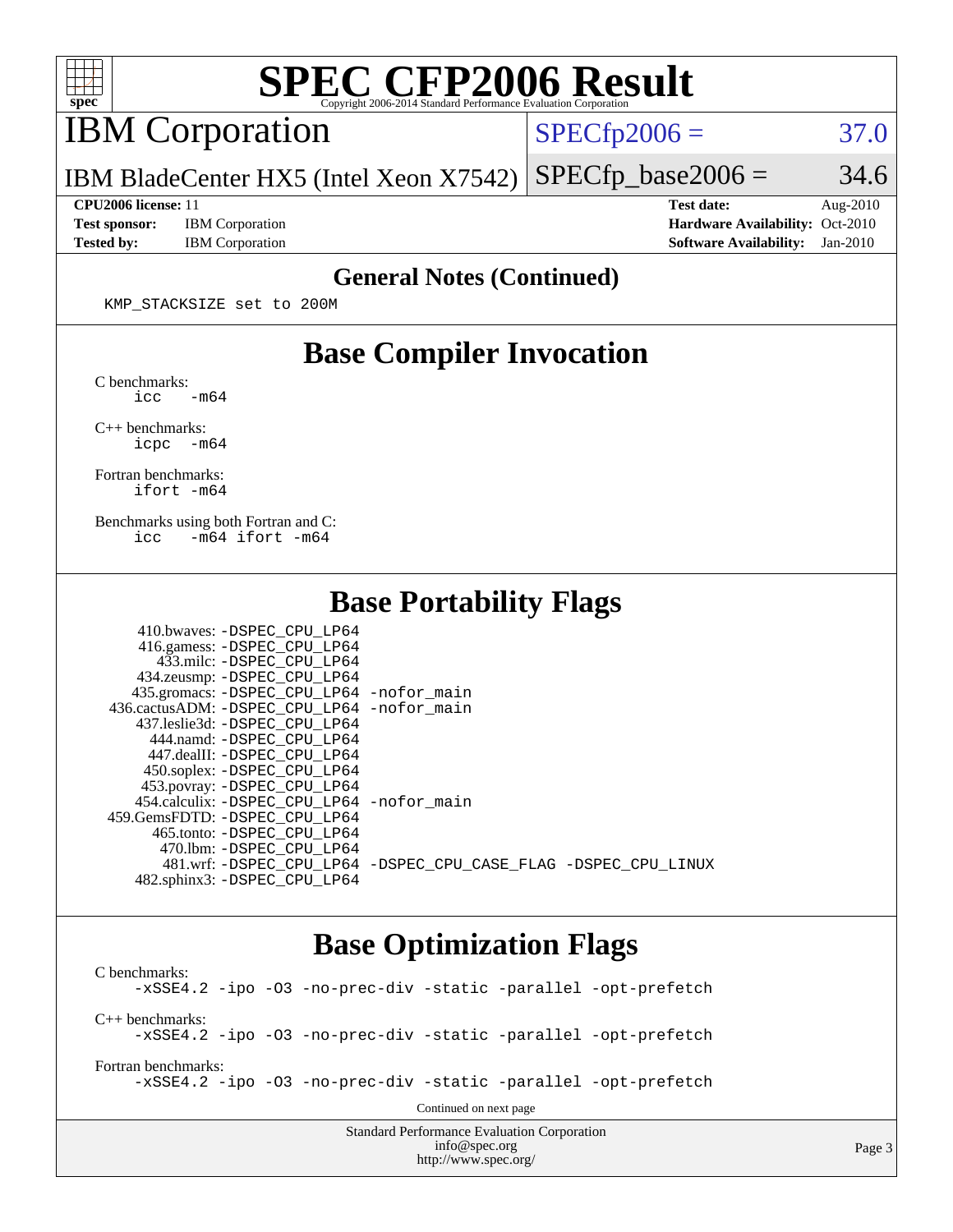

# **[SPEC CFP2006 Result](http://www.spec.org/auto/cpu2006/Docs/result-fields.html#SPECCFP2006Result)**

IBM Corporation

 $SPECfp2006 = 37.0$  $SPECfp2006 = 37.0$ 

IBM BladeCenter HX5 (Intel Xeon X7542)  $SPECTp\_base2006 = 34.6$ 

**[CPU2006 license:](http://www.spec.org/auto/cpu2006/Docs/result-fields.html#CPU2006license)** 11 **[Test date:](http://www.spec.org/auto/cpu2006/Docs/result-fields.html#Testdate)** Aug-2010 **[Test sponsor:](http://www.spec.org/auto/cpu2006/Docs/result-fields.html#Testsponsor)** IBM Corporation **[Hardware Availability:](http://www.spec.org/auto/cpu2006/Docs/result-fields.html#HardwareAvailability)** Oct-2010 **[Tested by:](http://www.spec.org/auto/cpu2006/Docs/result-fields.html#Testedby)** IBM Corporation **[Software Availability:](http://www.spec.org/auto/cpu2006/Docs/result-fields.html#SoftwareAvailability)** Jan-2010

## **[Base Optimization Flags \(Continued\)](http://www.spec.org/auto/cpu2006/Docs/result-fields.html#BaseOptimizationFlags)**

[Benchmarks using both Fortran and C](http://www.spec.org/auto/cpu2006/Docs/result-fields.html#BenchmarksusingbothFortranandC):

[-xSSE4.2](http://www.spec.org/cpu2006/results/res2010q3/cpu2006-20100831-13136.flags.html#user_CC_FCbase_f-xSSE42_f91528193cf0b216347adb8b939d4107) [-ipo](http://www.spec.org/cpu2006/results/res2010q3/cpu2006-20100831-13136.flags.html#user_CC_FCbase_f-ipo) [-O3](http://www.spec.org/cpu2006/results/res2010q3/cpu2006-20100831-13136.flags.html#user_CC_FCbase_f-O3) [-no-prec-div](http://www.spec.org/cpu2006/results/res2010q3/cpu2006-20100831-13136.flags.html#user_CC_FCbase_f-no-prec-div) [-static](http://www.spec.org/cpu2006/results/res2010q3/cpu2006-20100831-13136.flags.html#user_CC_FCbase_f-static) [-parallel](http://www.spec.org/cpu2006/results/res2010q3/cpu2006-20100831-13136.flags.html#user_CC_FCbase_f-parallel) [-opt-prefetch](http://www.spec.org/cpu2006/results/res2010q3/cpu2006-20100831-13136.flags.html#user_CC_FCbase_f-opt-prefetch)

### **[Peak Compiler Invocation](http://www.spec.org/auto/cpu2006/Docs/result-fields.html#PeakCompilerInvocation)**

 $C$  benchmarks:<br>icc  $-m64$ 

[C++ benchmarks:](http://www.spec.org/auto/cpu2006/Docs/result-fields.html#CXXbenchmarks) [icpc -m64](http://www.spec.org/cpu2006/results/res2010q3/cpu2006-20100831-13136.flags.html#user_CXXpeak_intel_icpc_64bit_bedb90c1146cab66620883ef4f41a67e)

[Fortran benchmarks](http://www.spec.org/auto/cpu2006/Docs/result-fields.html#Fortranbenchmarks): [ifort -m64](http://www.spec.org/cpu2006/results/res2010q3/cpu2006-20100831-13136.flags.html#user_FCpeak_intel_ifort_64bit_ee9d0fb25645d0210d97eb0527dcc06e)

[Benchmarks using both Fortran and C](http://www.spec.org/auto/cpu2006/Docs/result-fields.html#BenchmarksusingbothFortranandC): [icc -m64](http://www.spec.org/cpu2006/results/res2010q3/cpu2006-20100831-13136.flags.html#user_CC_FCpeak_intel_icc_64bit_0b7121f5ab7cfabee23d88897260401c) [ifort -m64](http://www.spec.org/cpu2006/results/res2010q3/cpu2006-20100831-13136.flags.html#user_CC_FCpeak_intel_ifort_64bit_ee9d0fb25645d0210d97eb0527dcc06e)

### **[Peak Portability Flags](http://www.spec.org/auto/cpu2006/Docs/result-fields.html#PeakPortabilityFlags)**

Same as Base Portability Flags

### **[Peak Optimization Flags](http://www.spec.org/auto/cpu2006/Docs/result-fields.html#PeakOptimizationFlags)**

[C benchmarks](http://www.spec.org/auto/cpu2006/Docs/result-fields.html#Cbenchmarks):

```
 433.milc: basepeak = yes
  470.1bm: -xSSE4. 2(pass 2) -prof-gen-ipo-O3(pass 2)-no-prec-div(pass 2) -static(pass 2) -prof-use(pass 2)
         -parallel -ansi-alias -auto-ilp32
482.sphinx3: basepeak = yes
```
[C++ benchmarks:](http://www.spec.org/auto/cpu2006/Docs/result-fields.html#CXXbenchmarks)

 444.namd: [-xSSE4.2](http://www.spec.org/cpu2006/results/res2010q3/cpu2006-20100831-13136.flags.html#user_peakPASS2_CXXFLAGSPASS2_LDFLAGS444_namd_f-xSSE42_f91528193cf0b216347adb8b939d4107)(pass 2) [-prof-gen](http://www.spec.org/cpu2006/results/res2010q3/cpu2006-20100831-13136.flags.html#user_peakPASS1_CXXFLAGSPASS1_LDFLAGS444_namd_prof_gen_e43856698f6ca7b7e442dfd80e94a8fc)(pass 1) [-ipo](http://www.spec.org/cpu2006/results/res2010q3/cpu2006-20100831-13136.flags.html#user_peakPASS2_CXXFLAGSPASS2_LDFLAGS444_namd_f-ipo)(pass 2) [-O3](http://www.spec.org/cpu2006/results/res2010q3/cpu2006-20100831-13136.flags.html#user_peakPASS2_CXXFLAGSPASS2_LDFLAGS444_namd_f-O3)(pass 2) [-no-prec-div](http://www.spec.org/cpu2006/results/res2010q3/cpu2006-20100831-13136.flags.html#user_peakPASS2_CXXFLAGSPASS2_LDFLAGS444_namd_f-no-prec-div)(pass 2) [-static](http://www.spec.org/cpu2006/results/res2010q3/cpu2006-20100831-13136.flags.html#user_peakPASS2_CXXFLAGSPASS2_LDFLAGS444_namd_f-static)(pass 2) [-prof-use](http://www.spec.org/cpu2006/results/res2010q3/cpu2006-20100831-13136.flags.html#user_peakPASS2_CXXFLAGSPASS2_LDFLAGS444_namd_prof_use_bccf7792157ff70d64e32fe3e1250b55)(pass 2) [-fno-alias](http://www.spec.org/cpu2006/results/res2010q3/cpu2006-20100831-13136.flags.html#user_peakOPTIMIZE444_namd_f-no-alias_694e77f6c5a51e658e82ccff53a9e63a) [-auto-ilp32](http://www.spec.org/cpu2006/results/res2010q3/cpu2006-20100831-13136.flags.html#user_peakCXXOPTIMIZE444_namd_f-auto-ilp32)

447.dealII: basepeak = yes

```
 450.soplex: -xSSE4.2(pass 2) -prof-gen(pass 1) -ipo(pass 2) -O3(pass 2)
         -no-prec-div(pass 2) -static(pass 2) -prof-use(pass 2)
         -opt-malloc-options=3 -auto-ilp32
```
Continued on next page

Standard Performance Evaluation Corporation [info@spec.org](mailto:info@spec.org) <http://www.spec.org/>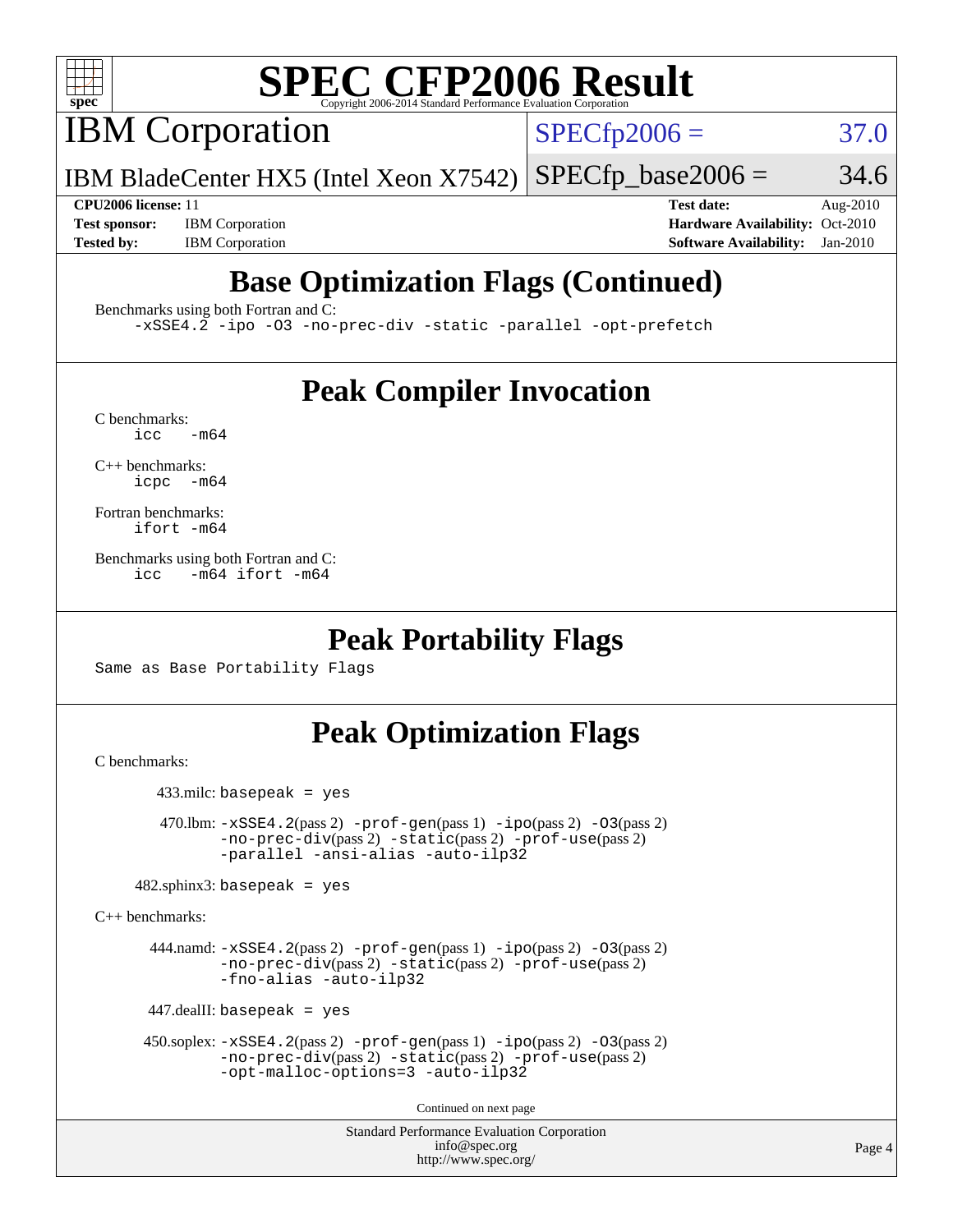

# **[SPEC CFP2006 Result](http://www.spec.org/auto/cpu2006/Docs/result-fields.html#SPECCFP2006Result)**

**IBM Corporation** 

 $SPECfp2006 = 37.0$  $SPECfp2006 = 37.0$ 

IBM BladeCenter HX5 (Intel Xeon X7542)  $SPECfp\_base2006 = 34.6$ 

**[Tested by:](http://www.spec.org/auto/cpu2006/Docs/result-fields.html#Testedby)** IBM Corporation **[Software Availability:](http://www.spec.org/auto/cpu2006/Docs/result-fields.html#SoftwareAvailability)** Jan-2010

**[CPU2006 license:](http://www.spec.org/auto/cpu2006/Docs/result-fields.html#CPU2006license)** 11 **[Test date:](http://www.spec.org/auto/cpu2006/Docs/result-fields.html#Testdate)** Aug-2010 **[Test sponsor:](http://www.spec.org/auto/cpu2006/Docs/result-fields.html#Testsponsor)** IBM Corporation **[Hardware Availability:](http://www.spec.org/auto/cpu2006/Docs/result-fields.html#HardwareAvailability)** Oct-2010

## **[Peak Optimization Flags \(Continued\)](http://www.spec.org/auto/cpu2006/Docs/result-fields.html#PeakOptimizationFlags)**

| Standard Performance Evaluation Corporation<br>info@spec.org<br>Page 5                                                                                                                             |  |
|----------------------------------------------------------------------------------------------------------------------------------------------------------------------------------------------------|--|
|                                                                                                                                                                                                    |  |
| You can also download the XML flags source by saving the following link:<br>http://www.spec.org/cpu2006/flags/Intel-ic11.1-linux64-revE.20100929.00.xml                                            |  |
| The flags file that was used to format this result can be browsed at<br>http://www.spec.org/cpu2006/flags/Intel-ic11.1-linux64-revE.20100929.00.html                                               |  |
| $481.wrf$ : basepeak = yes                                                                                                                                                                         |  |
| 454.calculix: -xSSE4.2 -ipo -03 -no-prec-div -static -auto-ilp32                                                                                                                                   |  |
| 436.cactusADM: -xSSE4.2(pass 2) -prof-gen(pass 1) -ipo(pass 2) -03(pass 2)<br>-no-prec-div(pass 2) -static(pass 2) -prof-use(pass 2)<br>-unroll2 -opt-prefetch -parallel -auto-ilp32               |  |
| 435.gromacs: $-xSSE4$ . 2(pass 2) $-prof-gen(pass 1) -ipo(pass 2) -03(pass 2)$<br>-no-prec-div(pass 2) -static(pass 2) -prof-use(pass 2)<br>-opt-prefetch -auto-ilp32                              |  |
| Benchmarks using both Fortran and C:                                                                                                                                                               |  |
| $465$ .tonto: $-xSSE4$ . 2(pass 2) $-prof-gen(pass 1) -ipo(pass 2) -03(pass 2)$<br>$-no-prec-div(pass 2) -static(pass 2) -prof-use(pass 2)$<br>-inline-calloc -opt-malloc-options=3 -auto -unroll4 |  |
| 459.GemsFDTD: -xSSE4.2(pass 2) -prof-gen(pass 1) -ipo(pass 2) -03(pass 2)<br>$-no\text{-prec-div}(pass 2)$ $-static(pass 2)$ $-prot\text{-use}(pass 2)$<br>-unroll2 -Ob0 -opt-prefetch -parallel   |  |
| $437$ leslie3d: basepeak = yes                                                                                                                                                                     |  |
| $434$ .zeusmp: basepeak = yes                                                                                                                                                                      |  |
| 416.gamess: $-xSSE4$ . 2(pass 2) $-prof-gen(pass 1) -ipo(pass 2) -O3(pass 2)$<br>-no-prec-div(pass 2) -static(pass 2) -prof-use(pass 2)<br>-unroll2 -Ob0 -ansi-alias -scalar-rep-                  |  |
| 410.bwaves: -xSSE4.2 -ipo -03 -no-prec-div -static -opt-prefetch<br>-parallel                                                                                                                      |  |
| Fortran benchmarks:                                                                                                                                                                                |  |
| 453.povray: -xSSE4.2(pass 2) -prof-gen(pass 1) -ipo(pass 2) -03(pass 2)<br>-no-prec-div(pass 2) -static(pass 2) -prof-use(pass 2)<br>-unroll4 -ansi-alias                                          |  |
|                                                                                                                                                                                                    |  |

<http://www.spec.org/>